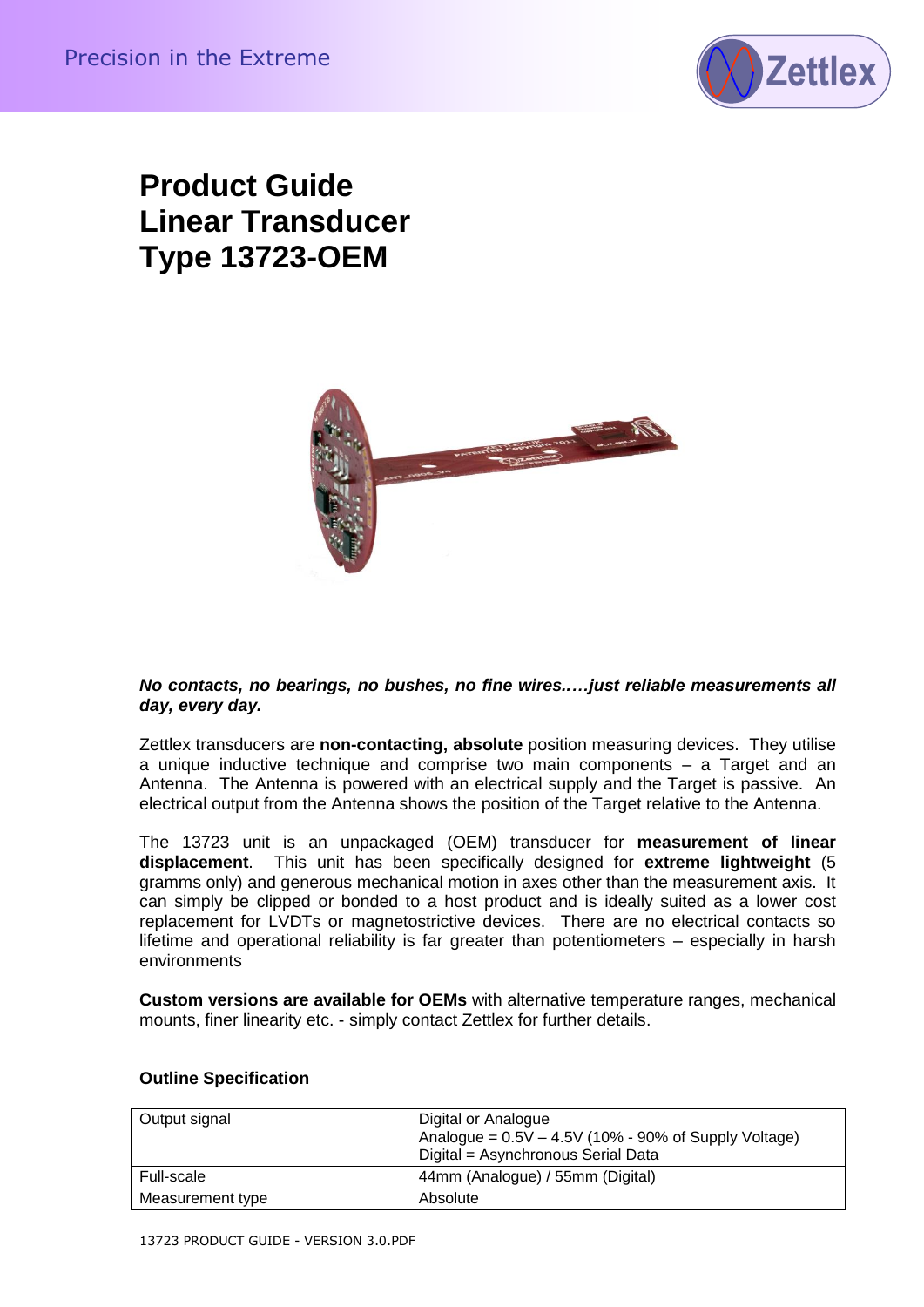

| Resolution              | 53.5µm (Analogue) / 15µm (Digital)                                                    |
|-------------------------|---------------------------------------------------------------------------------------|
| Repeatability           | $\leftarrow +/- 53.5 \mu m$                                                           |
| Linearity               | <+/- 1% Full-scale<br>(0.5%, 0.25% & 0.1% available as options)                       |
| Operating temp.         | -40 to 85Celsius                                                                      |
| Power supply            | $5VDC + -5\%$                                                                         |
| Measurement frequency   | 15Hz                                                                                  |
| <b>EMC</b>              | EN50082-2 & EN55011 Group 1, Class A                                                  |
| Temperature coefficient | $<$ 40ppm/K                                                                           |
| Connector               | Pin headers for power and digital output<br>Solder pads for power and analogue output |
| Weight                  | < 6g                                                                                  |

## **Dimensions & Installation**